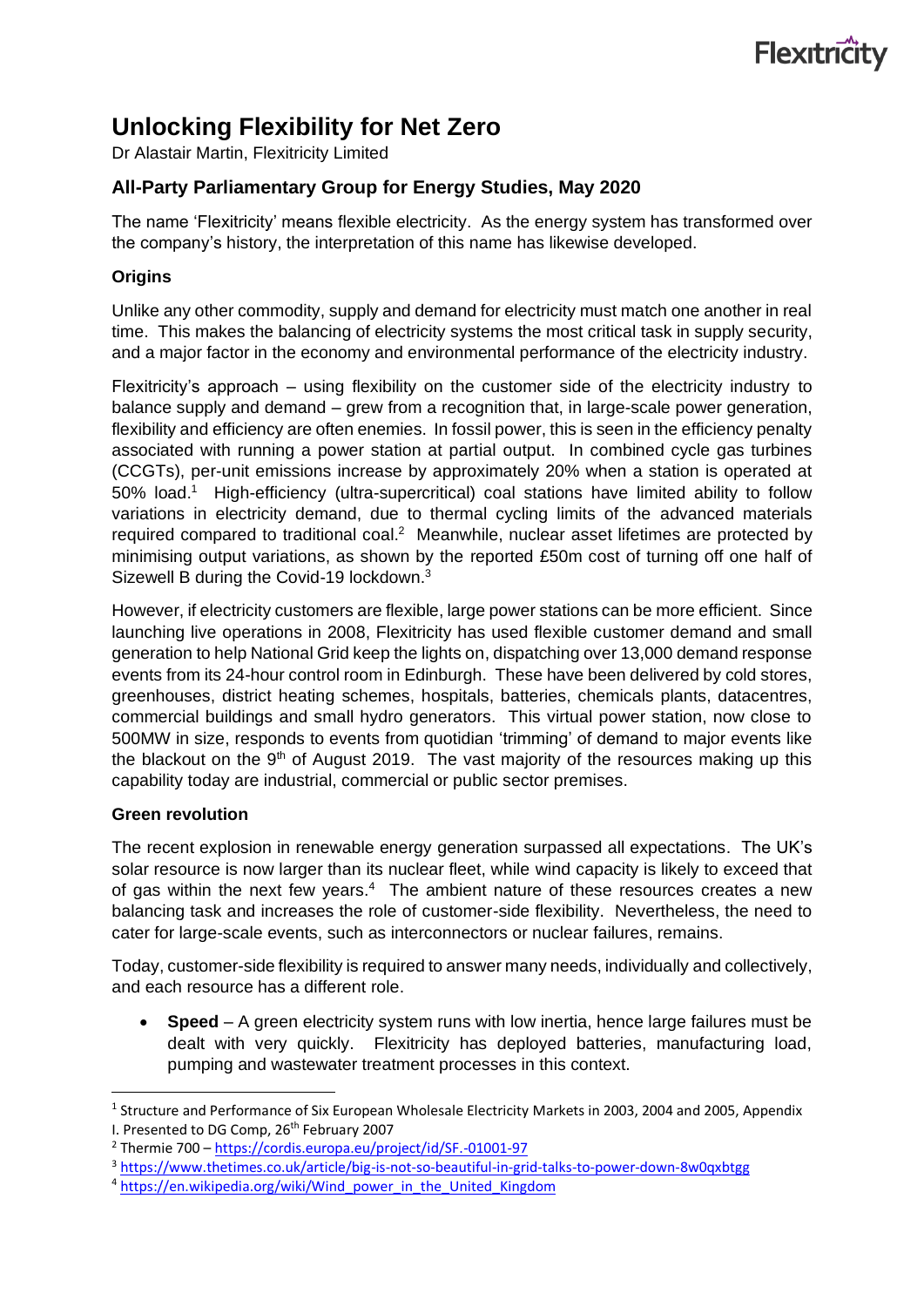

- **Reliability** Certain industrial and commercial processes are highly predictable and can be relied upon to offer an interruptibility service. Many such processes also offer high speed. Participants may prefer infrequent interruptions, and are paid mainly for being available.
- **Activity** District heating, horticulture and pumping can tolerate modulation of their electricity consumption several times a day. The same is true to a varying extent of retail buildings and emerging domestic consumers, such as electric vehicle charging and storage heating. Such resources are suitable for active market trading, including the real-time Balancing Mechanism, where long-term commitments are not required but economic advantage can be gained by accessing rapidly changing electricity prices on an ad-hoc basis.
- **Location**  Some resources can answer specific, local needs, such as distribution network constraints. Others can respond to north-south wind power flows, or solar power flowing from south west England and south Wales to major conurbations.
- **Green motivation** Within both business and domestic customer groups is a growing body of consumers wishing to go beyond green certificate schemes (e.g. ROCs, REGOs) as a means of reducing their carbon footprint. Such consumers will, generally with technological help, adapt their consumption to use electricity when it is at its greenest.

We believe that a combination of inherent green motivation and strengthening market forces is able to deliver the flexibility required to achieve net zero.

#### **Moving to net zero**

The net zero target became UK law in June 2019. We will see a net zero update of National Grid's Future Energy Scenarios (FES) this summer, but in the meantime, it is instructive to consider the numbers projected for 80% emissions reduction from 1990 levels.<sup>5</sup>

To a system delivering 300TWh to consumers annually, some 150TWh of new demand in electric vehicles (EVs) and home heating will be added. Wind and solar generation will more than treble to over 300TWh, and nuclear generation will rise by half to over 90TWh. Industrial and commercial demand response capability will multiply by six – but even this does not keep pace with the growing requirement for flexibility.

A smart, flexible power system – one which minimises cost and puts green energy to work – must therefore embrace domestic flexible energy consumption. This is not an obstacle but an opportunity. The near-complete electrification of heat and transport is not only an essential part of net zero; it also creates a resource with the capability to balance itself. This is true provided a small number of conditions are met:

- 1. **Smart**  BEIS has already stated that future domestic EV chargers must be smart; this is equally required in home heating. Smart means able to respond when needed and – crucially – to be rewarded for doing so. The key role of the smart meter is to make customers' elective responses to price and to green signals visible, so that value can accrue to those customers. Smart meters need not have a role in dispatch.
- 2. **Customer-centric** Flexitricity has never seen any place for obligation in flexible electricity. Our experience has been that the customer who is able to opt out rarely does so. In sufficiently large populations, outcomes are reliable. The security of the electricity industry has always been based on this: in the UK, the capacity of electric

<sup>&</sup>lt;sup>5</sup> National Grid ESO Future Energy Scenarios 2019, Two Degrees.<http://fes.nationalgrid.com/fes-document/>